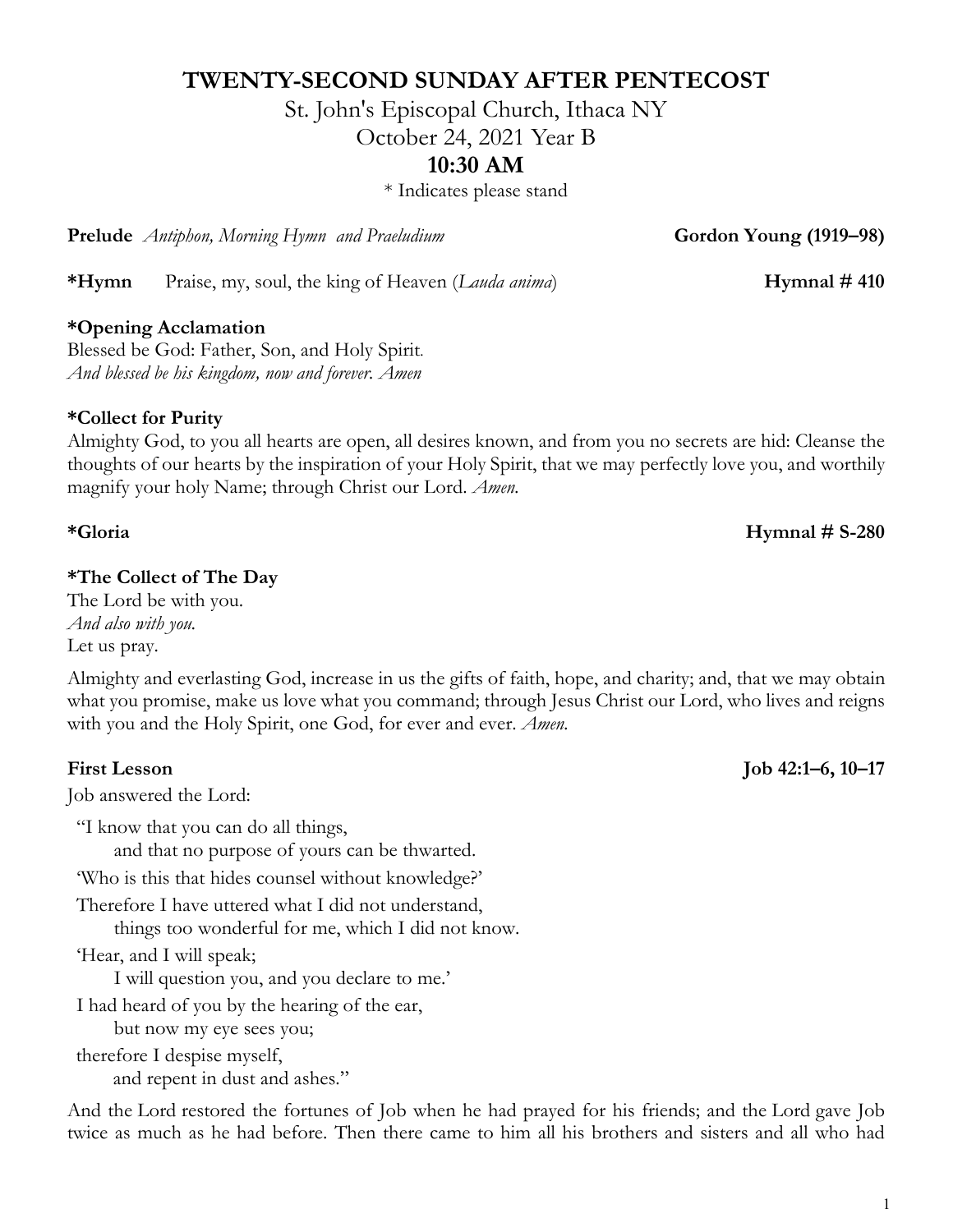known him before, and they ate bread with him in his house; they showed him sympathy and comforted him for all the evil that the Lord had brought upon him; and each of them gave him a piece of money and a gold ring. The Lord blessed the latter days of Job more than his beginning; and he had fourteen thousand sheep, six thousand camels, a thousand yoke of oxen, and a thousand donkeys. He also had seven sons and three daughters. He named the first Jemimah, the second Keziah, and the third Keren-happuch. In all the land there were no women so beautiful as Job's daughters; and their father gave them an inheritance along with their brothers. After this Job lived for one hundred and forty years, and saw his children, and his children's children, four generations. And Job died, old and full of days.

> The Word of the Lord. Thanks be to God.

### **Psalm 34:1–8** Benedicam Dominum

- 1 I will bless the Lord at all times; \* his praise shall ever be in my mouth.
- 2 I will glory in the Lord; \* let the humble hear and rejoice.
- 3 Proclaim with me the greatness of the Lord; \*

let us exalt his Name together.

4 I sought the Lord, and he answered me \* and delivered me out of all my terror.

- 5 Look upon him and be radiant, \* and let not your faces be ashamed.
- 6 I called in my affliction and the Lord heard me \* and saved me from all my troubles.
- 7 The angel of the Lord encompasses those who fear him, \* and he will deliver them.
- 8 Taste and see that the Lord is good; \* happy are they who trust in him!

### **The Epistle Reading Hebrews 7:23–28**

The former priests were many in number, because they were prevented by death from continuing in office; but Jesus holds his priesthood permanently, because he continues forever. Consequently he is able for all time to save those who approach God through him, since he always lives to make intercession for them.

For it was fitting that we should have such a high priest, holy, blameless, undefiled, separated from sinners, and exalted above the heavens. Unlike the other high priests, he has no need to offer sacrifices day after day, first for his own sins, and then for those of the people; this he did once for all when he offered himself. For the law appoints as high priests those who are subject to weakness, but the word of the oath, which came later than the law, appoints a Son who has been made perfect forever.

### The Word of the Lord. Thanks be to God.

### \*The Gospel Reading Mark 10:46–52

The Holy Gospel of our Lord Jesus Christ according to Mark. Glory be to you, Lord Christ.

Jesus and his disciples came to Jericho. As he and his disciples and a large crowd were leaving Jericho, Bartimaeus son of Timaeus, a blind beggar, was sitting by the roadside. When he heard that it was Jesus of Nazareth, he began to shout out and say, "Jesus, Son of David, have mercy on me!" Many sternly ordered him to be quiet, but he cried out even more loudly, "Son of David, have mercy on me!" Jesus stood still and said, "Call him here." And they called the blind man, saying to him, "Take heart; get up, he is calling you." So throwing off his cloak, he sprang up and came to Jesus. Then Jesus said to him, "What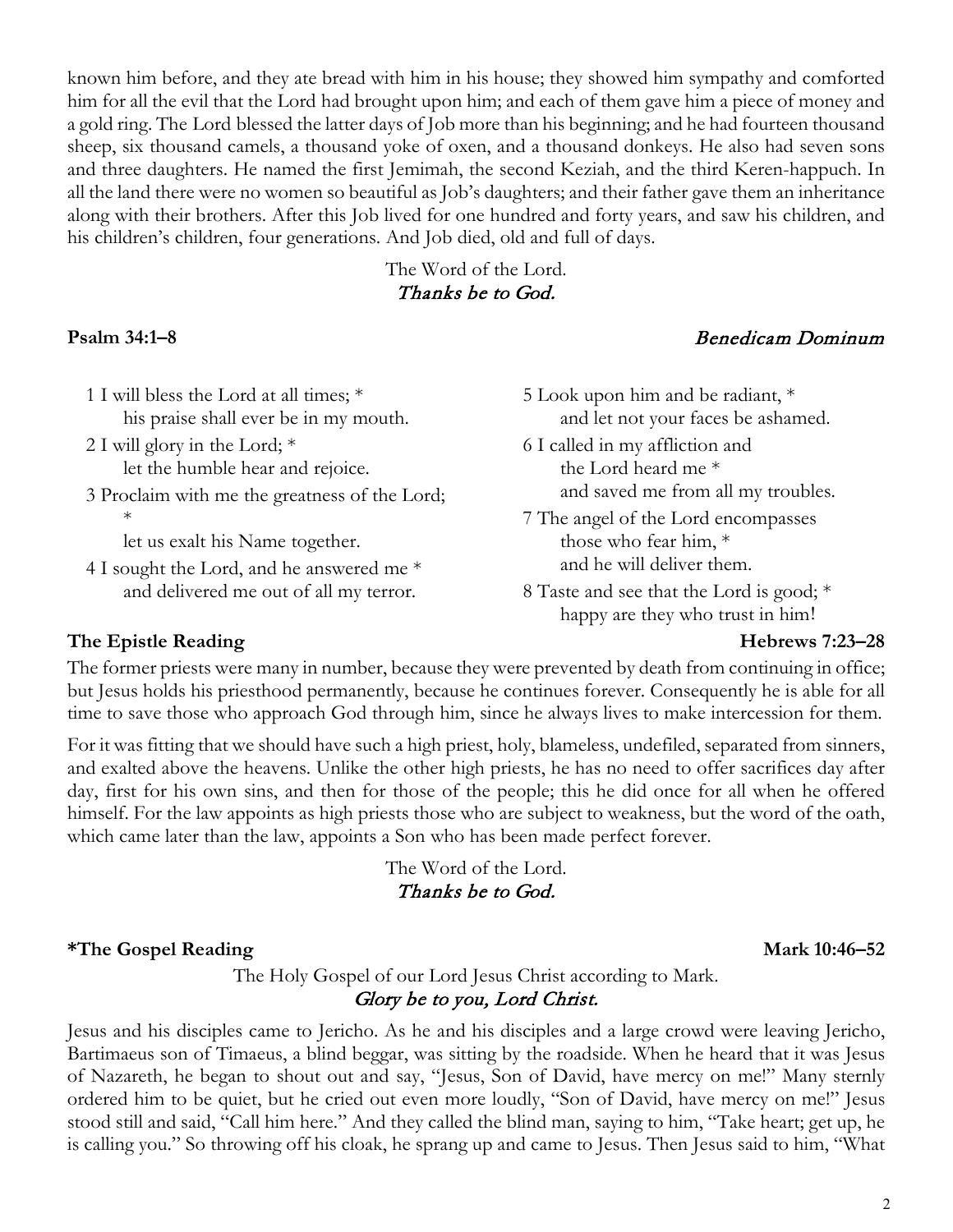do you want me to do for you?" The blind man said to him, "My teacher, let me see again." Jesus said to him, "Go; your faith has made you well." Immediately he regained his sight and followed him on the way.

### The Gospel of the Lord. Praise to you, Lord Christ.

**\*The Nicene Creed**

## **The Sermon The Rev. Megan Castellan**

| We believe in one God,                                                                                                                                                                                                                                                                                                                                                                                                   | On the third day he rose again                                                                                                                                                                                                                                                                                                                                                                                                         |
|--------------------------------------------------------------------------------------------------------------------------------------------------------------------------------------------------------------------------------------------------------------------------------------------------------------------------------------------------------------------------------------------------------------------------|----------------------------------------------------------------------------------------------------------------------------------------------------------------------------------------------------------------------------------------------------------------------------------------------------------------------------------------------------------------------------------------------------------------------------------------|
| the Father, the Almighty,                                                                                                                                                                                                                                                                                                                                                                                                | in accordance with the Scriptures;                                                                                                                                                                                                                                                                                                                                                                                                     |
| maker of heaven and earth,                                                                                                                                                                                                                                                                                                                                                                                               | he ascended into heaven                                                                                                                                                                                                                                                                                                                                                                                                                |
| of all that is, seen and unseen.                                                                                                                                                                                                                                                                                                                                                                                         | and is seated at the right hand of the Father.                                                                                                                                                                                                                                                                                                                                                                                         |
| We believe in one Lord, Jesus Christ,                                                                                                                                                                                                                                                                                                                                                                                    | He will come again in glory to judge the living                                                                                                                                                                                                                                                                                                                                                                                        |
| the only Son of God,                                                                                                                                                                                                                                                                                                                                                                                                     | and the dead,                                                                                                                                                                                                                                                                                                                                                                                                                          |
| eternally begotten of the Father,                                                                                                                                                                                                                                                                                                                                                                                        | and his kingdom will have no end.                                                                                                                                                                                                                                                                                                                                                                                                      |
| God from God, Light from Light,<br>true God from true God,<br>begotten, not made,<br>of one Being with the Father.<br>Through him all things were made.<br>For us and for our salvation<br>he came down from heaven:<br>by the power of the Holy Spirit<br>he became incarnate from the Virgin Mary,<br>and was made man.<br>For our sake he was crucified under Pontius<br>Pilate;<br>he suffered death and was buried. | We believe in the Holy Spirit, the Lord, the<br>giver of life,<br>who proceeds from the Father and the Son.<br>With the Father and the Son he is worshiped<br>and glorified.<br>He has spoken through the Prophets.<br>We believe in one holy catholic and<br>apostolic Church.<br>We acknowledge one baptism for the<br>forgiveness of sins.<br>We look for the resurrection of the dead,<br>and the life of the world to come. Amen. |

## **\*The Prayers of the People**

Jesus, our great high priest, makes constant intercession for his people. Joining with him, let us lift our voices in prayer, responding to each petition, "Hear us, O Spirit of Truth."

+ That we may listen to the cries of those who call to us out of desperation and despair, and respond to their needs with mercy and compassion; let us pray.

## **Hear us, O Spirit of Truth**.

+ In thanksgiving for Christ's sacrificial gift of love, for our liberation from the binding chains of sin, and for his invitation to repentance and promise of new life; let us pray. **Hear us, O Spirit of Truth**.

+ That peace may prevail in all the world, so that farmlands, education, security, health care, and hope may be restored to those who have suffered the tyranny of war and poverty; let us pray. **Hear us, O Spirit of Truth**.

+ That honesty and integrity may define those who work in our financial institutions, who serve in government agencies, and who report the news from a variety of perspectives; let us pray.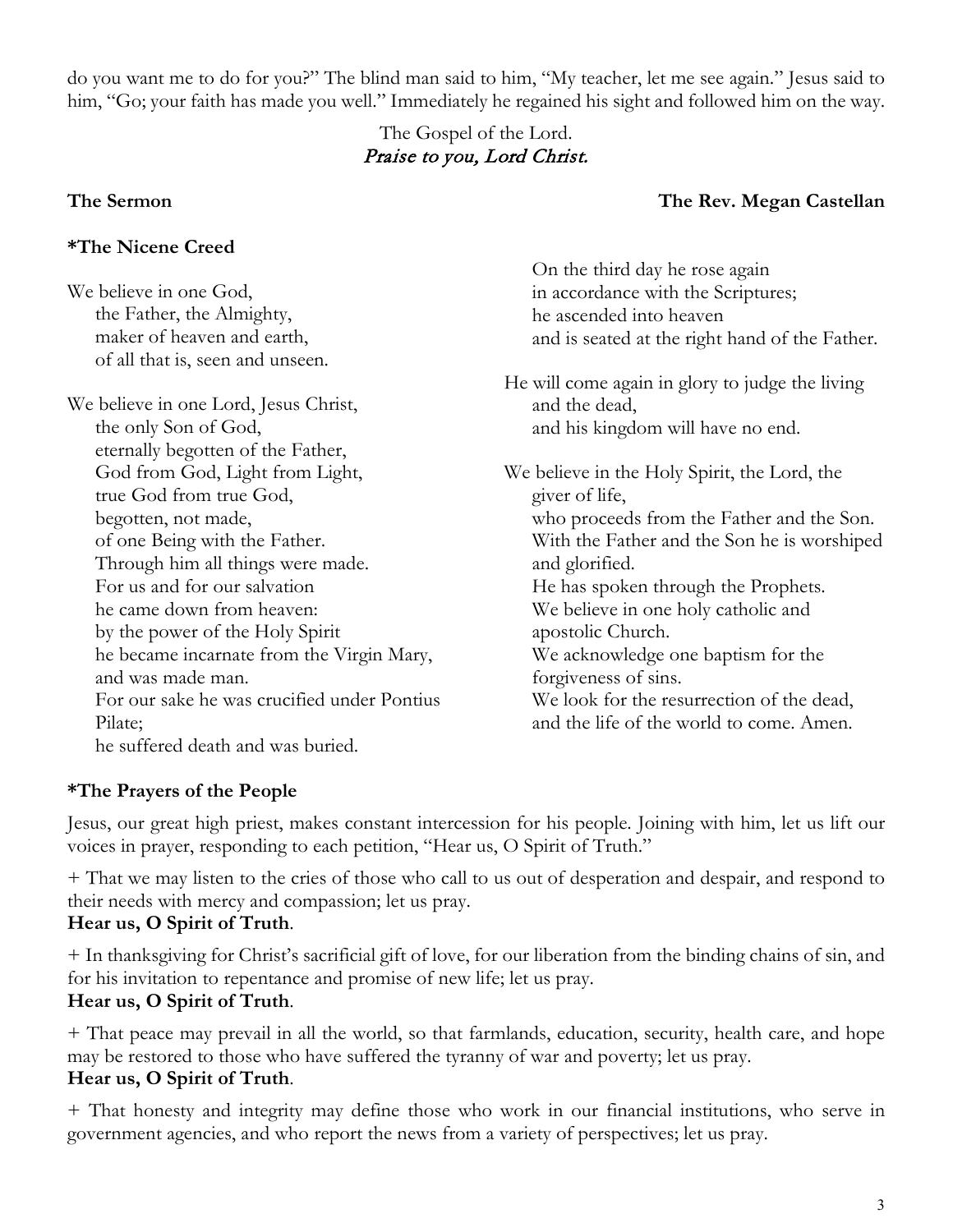### **Hear us, O Spirit of Truth.**

+ That we may be a people of thanksgiving and gratitude, witnessing to God's generosity, offering the fruits of our labors to the glory of God, joining together in the household of faith to proclaim the kingdom through word and deed; let us pray.

### **Hear us, O Spirit of Truth**.

+ For those who have died in the hope of the resurrection; may they rejoice with angels, archangels, and all the company of heaven; let us pray.

### **Hear us, O Spirit of Truth**.

In the faith that makes all things new, we continue our prayers and thanksgivings.

| For the special needs and concerns of this congregation, and especially for: |          |          |          |          |  |
|------------------------------------------------------------------------------|----------|----------|----------|----------|--|
| Dave                                                                         | Cindy    | Vivian   | Theodore | ane      |  |
| Amelia                                                                       | Dan      | Sara     | Joan     | Margaret |  |
| Dani                                                                         | Wes      | Felice   | Cathey   | Elaine   |  |
| Mary                                                                         | Jean     | Edith    | Laurie   |          |  |
| Tom                                                                          | Pat      | Lorraine | Tina     |          |  |
| Carl                                                                         | Giovanna | John     | Judy     |          |  |

For those celebrating the anniversary of their birth this week: Sarah Anderson, Rob Steuteville, Elsa Wagner, Melinda Oakes

### **Confession of Sin**

Let us confess our sins against God and our neighbor.

*Most merciful God, we confess that we have sinned against you in thought, word, and deed, by what we have done, and by what we have left undone. We have not loved you with our whole heart; we have not loved our neighbors as ourselves. We are truly sorry and we humbly repent. For the sake of your Son Jesus Christ, have mercy on us and forgive us; that we may delight in your will, and walk in your ways, to the glory of your Name. Amen.*

Almighty God have mercy on you, forgive you all your sins through our Lord Jesus Christ, strengthen you in all goodness, and by the power of the Holy Spirit keep you in eternal life. *Amen.*

The peace of the Lord be always with you. *And also with you.*

### **Announcements & Welcome**

**Offertory Sentence** 

**\*The Peace** *Please remain in your pew. Wave!*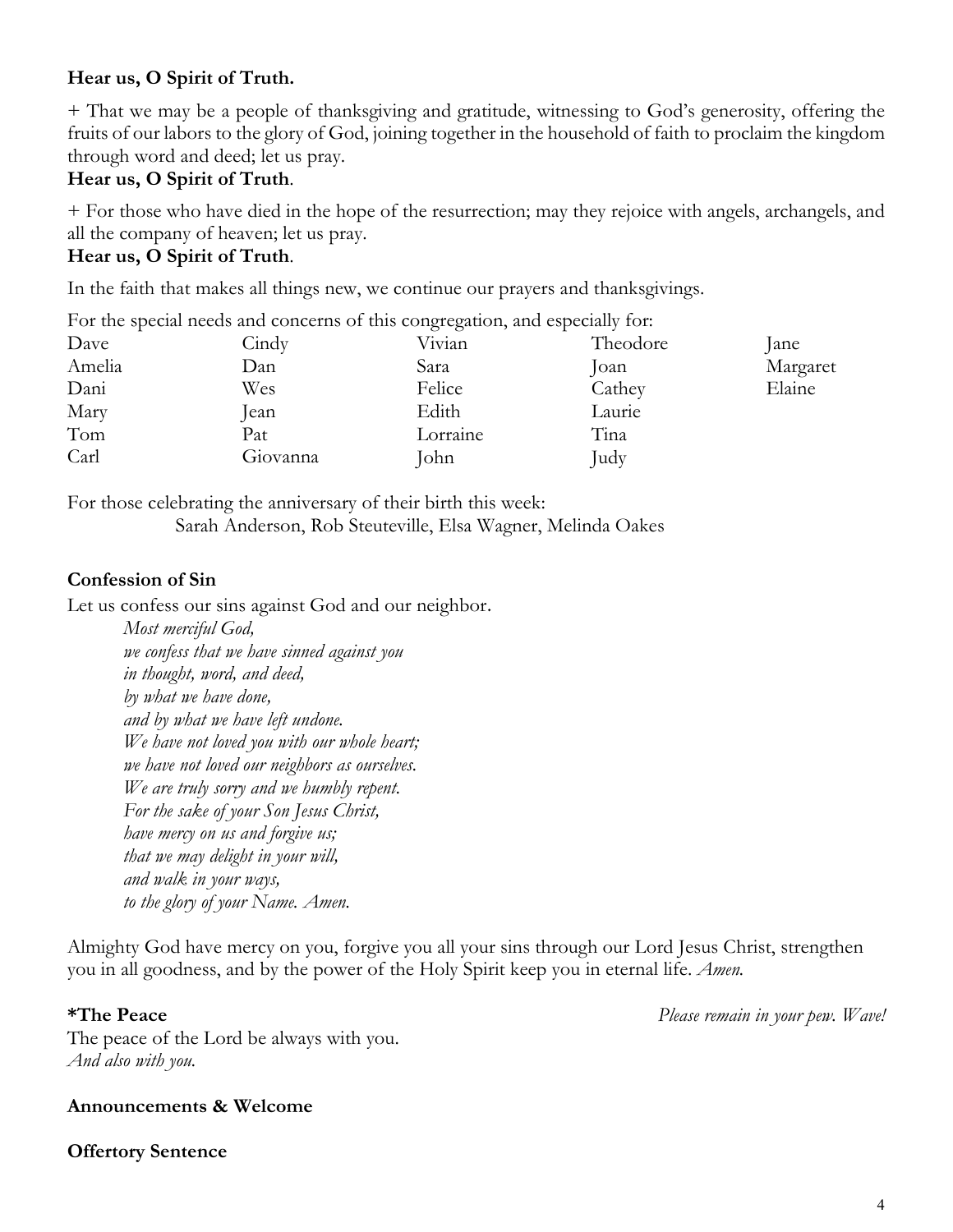### **Offertory Anthem** *The Chorister's Prayer* **Jacob Dishman, 2020**

Bless, O Lord, us thy servants, who minister in thy temple. Grant that what we sing with our lips, we may believe in our hearts; and what we believe in our hearts, we may show forth in our lives. Through Jesus Christ our Lord. Amen.

**\*Presentation Hymn** *My God, the table now is spread (Rockingham)* **Hymnal # 321, omit vs. 3**

|                                                           | <b>*The Great Thanksgiving</b> Expanded Language Prayer A |
|-----------------------------------------------------------|-----------------------------------------------------------|
| <b>Celebrant:</b> The Lord be with you.                   |                                                           |
| <b>People:</b> And also with you                          |                                                           |
| <b>Celebrant:</b> Lift up your hearts                     |                                                           |
| <b>People:</b> We lift them to the Lord                   |                                                           |
| <b>Celebrant:</b> Let us give thanks to the Lord our God. |                                                           |
| <b>People:</b> It is right to give our thanks and praise. |                                                           |

**Celebrant**: *continuing:* Therefore we praise you, joining our voices with Angels and Archangels and with all the company of heaven, who forever sing this hymn to proclaim the glory of your Name:

### **Holy, holy, holy (**Sanctus**) Hymnal # S-130**

Holy and gracious God: In your infinite love you made us for yourself; and when we had fallen into sin and became subject to evil and death, you, in your mercy, sent Jesus Christ, your only and eternal Son, to share our human nature, to live and die as one of us, to reconcile us to you, the God and maker of all.

Jesus stretched out his arms upon the cross, and offered himself, in obedience to your will, a perfect sacrifice for the whole world.

On the night he was handed over to suffering and death, our Savior Jesus Christ took bread; and when he had given thanks to you, He broke it, and gave it to his disciples, and said, "Take, eat: This is my Body, which is given for you. Do this for the remembrance of me."

After supper, Jesus took the cup of wine; and when he had given thanks, He gave it to them, and said "Drink this, all of you: This is my Blood of the New Covenant, which is shed for you and for many for the forgiveness of sins. Whenever you drink it, do this for the remembrance of me."

Therefore, we proclaim the mystery of faith:

### **Christ has died Christ is risen Christ will come again.**

We celebrate the memorial of our redemption, Almighty God, in this sacrifice of praise and thanksgiving. Recalling Christ's death, resurrection, and ascension, we offer you these gifts.

Sanctify them by your Holy Spirit to be for your people the Body and Blood of your Son, the holy food and drink of new and unending life in Christ.

Sanctify us also that we may faithfully receive this holy Sacrament, and serve you in unity, constancy, and peace; and at the last day, bring us with all your saints into the joy of your eternal kingdom.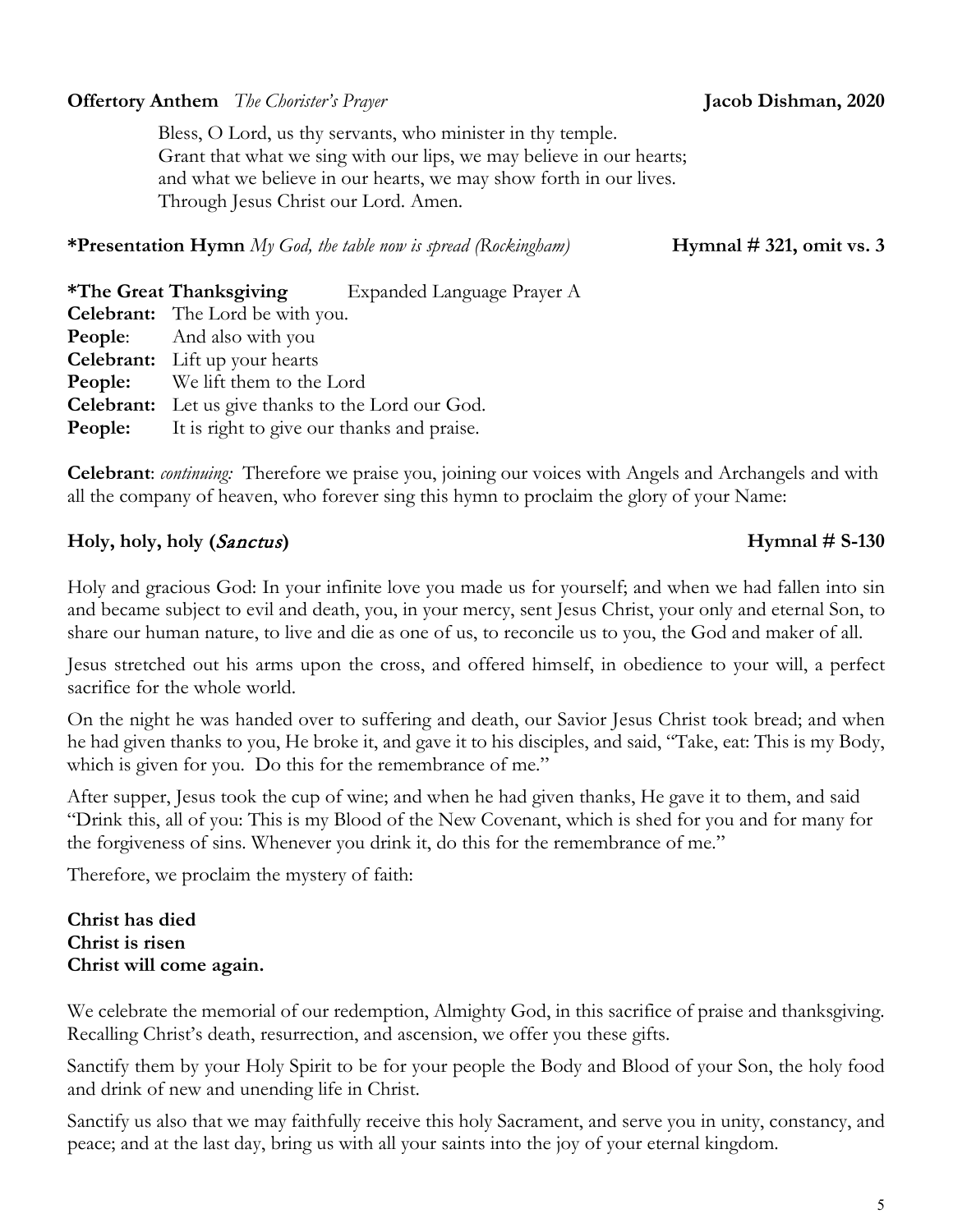All this we ask through Jesus Christ our Savior. By Christ, and with Christ, and in Christ, in the unity of the Holy Spirit all honor and glory is yours, Almighty God, now and forever. **Amen.**

# **The Lord's Prayer**

# **Fraction**

**Lamb of God** (*Agnus Dei*) **Hymnal # S-164**

# **The Communion of the People**

*All people are invited to the Lord's Table. Eucharist will be distributed in the form of the bread with wine available for intincture. Please come forward in a single line in the center aisle to receive. Wait to remove your mask until you return to your seat, and then replace it after consuming the Sacrament.* 

# **Post Communion Prayer**

*Eternal God, heavenly Father, you have graciously accepted us as living members of your Son our Savior Jesus Christ, and you have fed us with spiritual food in the Sacrament of his Body and Blood. Send us now into the world in peace, and grant us strength and courage to love and serve you with gladness and singleness of heart; through Christ our Lord. Amen.*

## **Blessing**

| $*Hymn$   | Surely it is God who saves me <i>(Thomas Merton)</i> | Hymnal $\#$ 679        |
|-----------|------------------------------------------------------|------------------------|
| Dismissal |                                                      |                        |
| Postlude  | Carillon in F                                        | Gordon Young (1919–98) |

**Liturgical Ministers:** Jennifer Amberg, Mike Roman, Jerome Fung

*Service Music Sung by the St. John's Cyber Choir*

The flowers on the altar are given to the Glory of God in memory of Ted Sobel by his sister and brotherin-law Christie Sobel and Matthew Sanaker.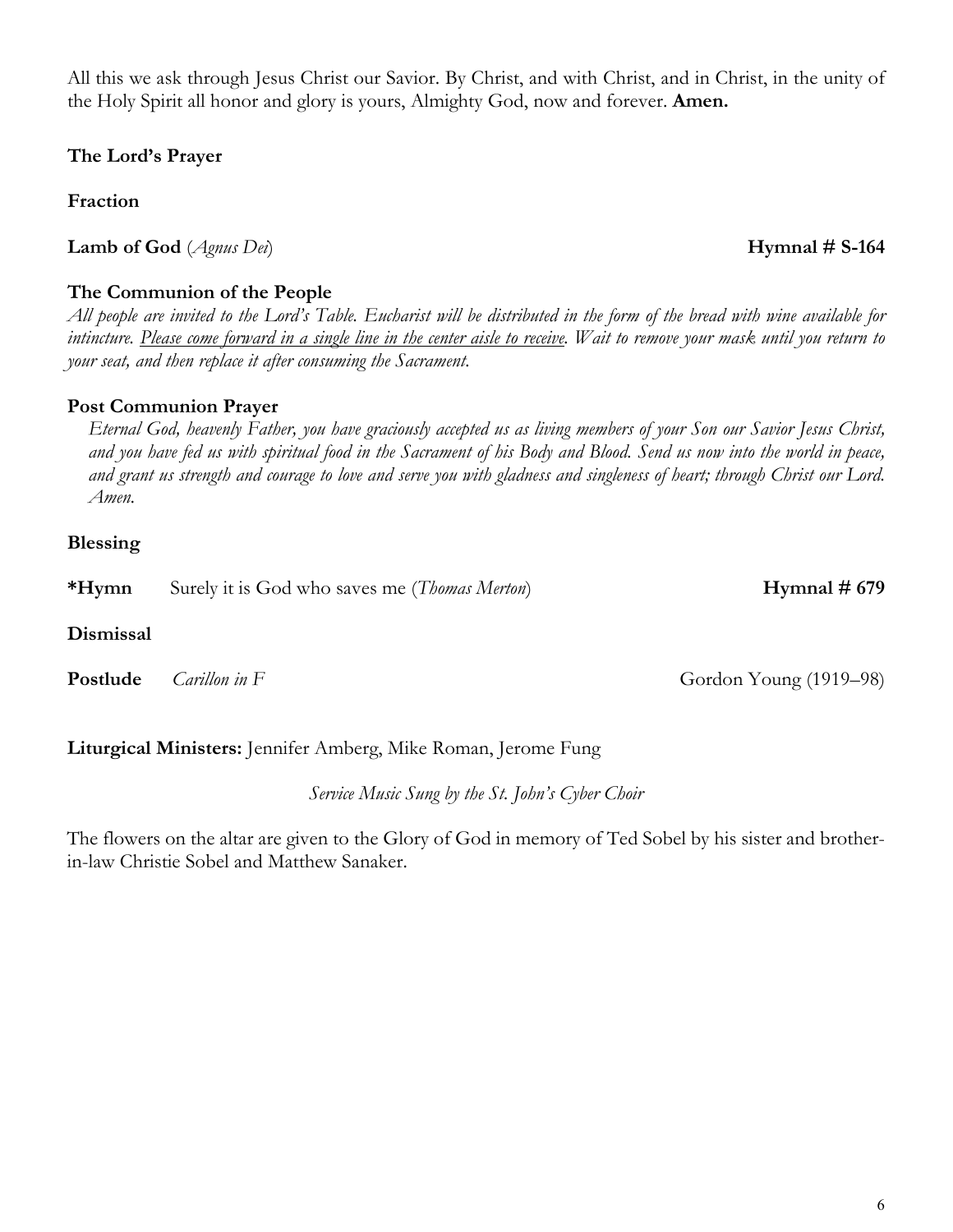# **HYMN LYRICS**

### **Praise my soul, the King of heaven (**Lauda anima**) HYMNAL # 410**

1 Praise, my soul, the King of heaven; to his feet thy tribute bring; ransomed, healed, restored, forgiven, evermore his praises sing: Alleluia, alleluia! Praise the everlasting King.

2 Praise him for his grace and favor to his people in distress; praise him still the same as ever, slow to chide, and swift to bless. Alleluia, alleluia! Glorious in his faithfulness.

3 Father-like he tends and spares us; well our feeble frame he knows; in his hand he gently bears us, rescues us from all our foes. Alleluia, alleluia! Widely yet his mercy flows.

4 Angels, help us to adore him; you behold him face to face; sun and moon, bow down before him, dwellers all in time and space. Alleluia, alleluia! Praise with us the God of grace.

### **My God, the table now is spread (**Rockingham**) HYMNAL # 321**

1 My God, thy table now is spread, thy cup with love doth overflow; be all thy children thither led, and let them thy sweet mercies know.

2 O let thy table honored be, and furnished well with joyful guests: and may each soul salvation see, that here its sacred pledges tastes.

4 Nor let thy spreading Gospel rest till through the world thy truth has run, till with this Bread all men be blest who see the light or feel the sun.

### **Surely it is God who saves me (**Thomas Merton**) HYMNAL 679**

1 Surely it is God who saves me; trusting him, I shall not fear. For the Lord defends and shields me and his saving help is near. So rejoice as you draw water from salvation's living spring; in the day of your deliverance thank the Lord, his mercies sing.

2 Make his deeds know to the peoples; tell out his exalted Name. Praise the Lord, who has done great things; all his works his might proclaim, Zion, lift your voice in singing; for with you has come to dwell, in your very midst, the great and Holy One of Israel.

Hymn 679 – Surely it is God who saves me Words by Carl P. Daw Jr., Copyright © 1982, Hope Publishing Company

All rights reserved, streamed by permission under One License # A-724223